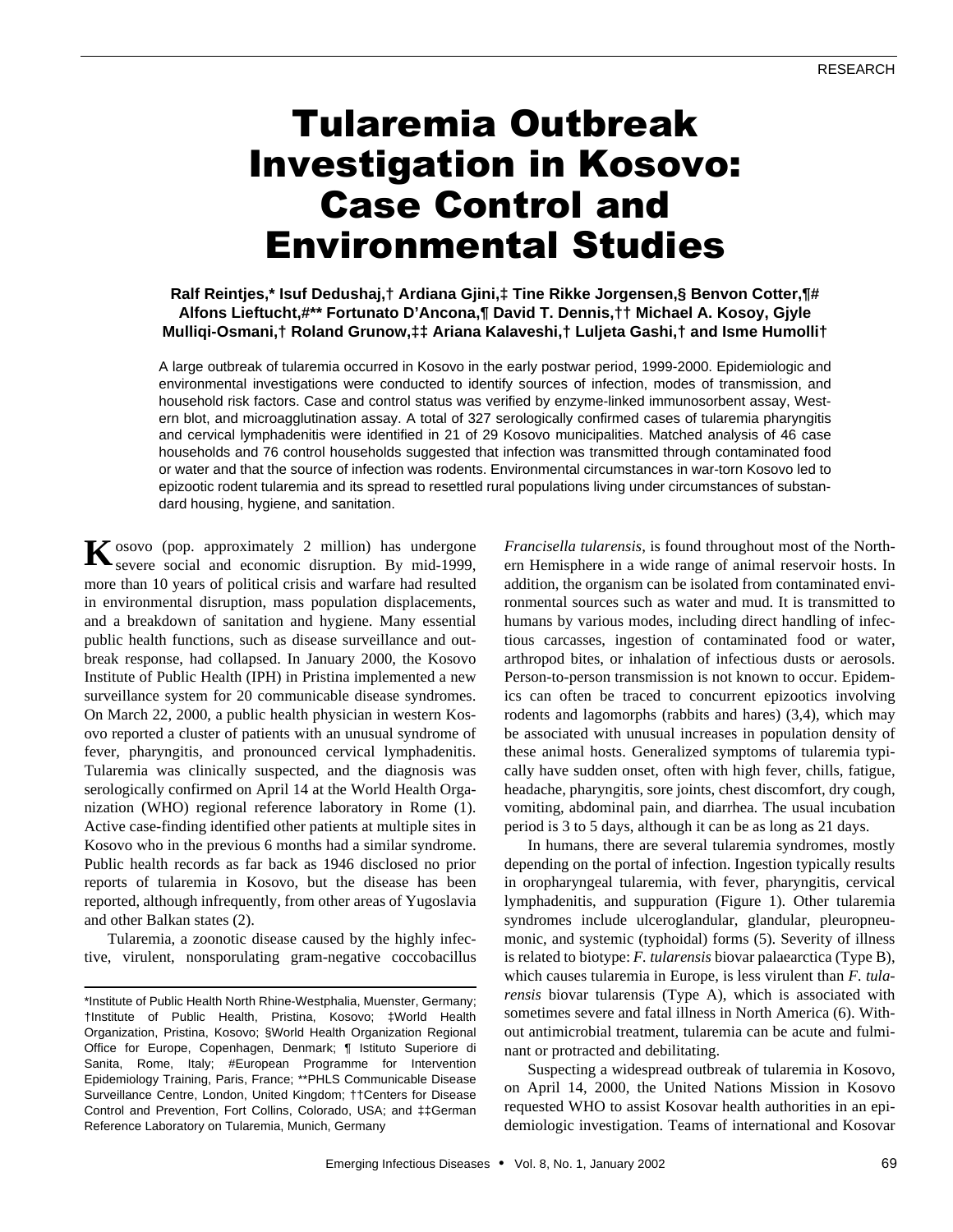## RESEARCH



Figure 1. Girl with ulcerating lymphadenitis colli due to tularemia, Kosovo, April 2000.

public health personnel collaborated in field and laboratory investigations of epidemiologic, environmental, and microbiologic factors. The aims were to identify infection sources, vehicles, and modes of transmission and recommend appropriate control measures. In this report, we describe a case-control study of household risk factors and supporting environmental observations.

## **Methods**

#### **Surveillance**

In early April 2000, local authorities initiated active tularemia case finding by enhanced retrospective and prospective surveillance. Hospitals and clinics in Kosovo were asked to report all cases of illness with fever, lymphadenitis, and skin ulceration since the summer of 1999. Particular attention was paid to a syndrome of pharyngitis and cervical lymphadenitis. Investigators conducted in-depth interviews of persons with suspected cases during visits to homes. In addition, these ill persons were clinically examined and interviewed; if the illness was presumed to be tularemia, blood samples were drawn for serology and patients were treated with antibiotics, as appropriate. During the interviews, rural villagers frequently reported that the numbers of mice and rats had exploded in the spring and summer of 1999. A causal association between increased population density of rodents and human tularemia was hypothesized, based on suspected contamination of the environment by *F. tularensis*-infected rodents.

#### **Case-Control Study**

To test the hypothesis that a rodent-contaminated environment was the source of human tularemia and to determine household risk factors for infection, a matched case-control study was conducted with paired households as study units.

Case households were defined as households with one or more family members having a laboratory-confirmed case of tularemia since November 1, 1999. Control households were defined as the two households closest to a case household, with no family member having a history of a syndrome of fever, pharyngitis, and cervical lymphadenitis since November 1, 1999, and with the person who prepared the family's food being serologically negative for tularemia. Blood specimens were drawn from all persons with suspected cases, and in the control households, blood was drawn from the person responsible for preparing the household food. Structured questionnaires were completed on household food consumption, water supply, and presence of rodents in fields and domestic environments, and observations were recorded on conditions of wells and food preparation and storage areas. The study period began a month before onset of symptoms of the first case in the case household. The case and control household investigations were conducted in small villages in rural farming areas in Peje, Istog, Kline, and Deqan municipalities in the Peje Region, and in several villages in the adjacent Gjakova Region, western Kosovo (Figure 2). These regions were selected for study because they had the greatest numbers of reported cases.

Bivariate statistical analyses were performed in a matched pair analysis by chi-square test and Fisher's exact test. Odds ratios (OR) (95% confidence intervals [CI]) were calculated by Epi Info 6.04 (7). Multivariate analyses were performed by conditional logistical regression by using a backward elimination model with Logistics (8).

#### **Environmental Investigations**

Rodents were collected by baited live traps placed in homes, outbuildings, gardens, and fields of selected case households and neighboring households. Captured rodents were euthanized and identified to species, and blood, liver, and spleen specimens were collected. Blood samples were kept refrigerated and spun within 24 hours for separation of serum.



Figure 2. Total number of confirmed tularemia cases in Kosovo by municipality, July 1999-May 2000.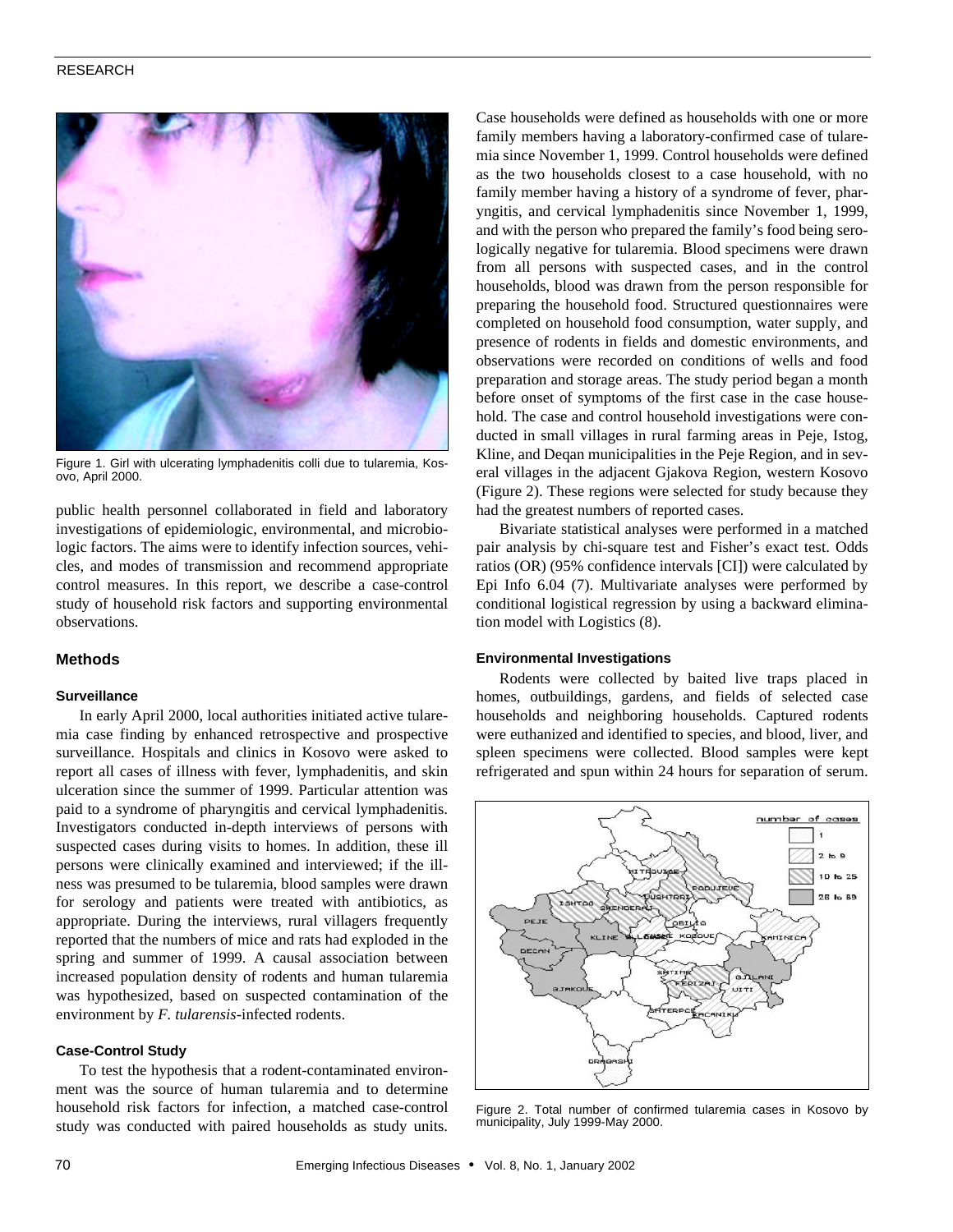## RESEARCH

Homes, outbuildings, dug wells, and other water sources were examined for evidence of contamination by rodent carcasses or excrement. Several rodent carcasses were collected from wells. Fecal specimens were collected from captured animals and from food storage and preparation areas of case and neighboring households. Water samples were collected from some wells and streams, and mud samples were collected from well heads and streams.

Serologic testing was done for immunoglobulin (Ig) M, IgG, and IgA isotype-specific antibodies by enzyme-linked immunosorbent assay (ELISA), microagglutination assay for screening, and Western blot for confirmation (9). Rodent tissues and feces were tested for *F. tularensis* lipopolysaccharide (LPS) by antigen-capture ELISA (10). Growth of *F. tularensis* on culture media was not attempted.

## **Results**

#### **Descriptive Epidemiology**

By June 30, 2000, >900 suspected cases of tularemia had been identified by IPH. This total included cases identified by retrospective record review, as well as prospectively by hospitals and clinics and by health teams conducting village surveys. Of these ill cases, 912 had serologic examinations and 327 were confirmed as tularemia positive. The earliest onset of reported symptoms in any of the confirmed cases occurred in October 1999. The epidemic curve of confirmed cases shows a peak in January 2000 (Figure 3). Confirmed cases were identified in 21 of 29 municipalities in Kosovo. (Several municipalities under Serbian authority did not submit data to IPH Kosovo; however, no cases from these areas were reported to IPH Belgrade [unpub. data, WHO, Belgrade]). Most cases were found in the western part of Kosovo (Figure 2), almost all from rural areas. Cases were equally distributed by sex (female 51.8%; male 48.2%), and all age groups were affected (median age 18 years; range <1 to 76 years).

#### **Analytical Epidemiology**

To test the principal hypothesis that tularemia was associated with the consumption of food or water contaminated by *F. tularensis*-infected rodents, 46 case households and 76 control households were included in a matched analysis. Visual inspection of the case and control households confirmed the similarity of environmental and socioeconomic living conditions. Bivariate matched pair analyses of questionnaire data indicated that members of case households were less likely to have eaten fresh vegetables than were control households (Table 1). Case households were more likely to have water sources (mostly crude, open wells) unprotected against rodents (Table 1). Conditional logistic regression modeling indicated these independent risk factors for a case household: rodent feces in food preparation and storage areas (OR 5.7; 95% CI 1.5-22.2 [Table 2]) and large numbers of field mice seen outside the house (OR 5.6; 95% CI 1.1-28.7). The greater odds ratio for observing field mice obtained by multivariate analysis compared with



Figure 3. Epidemic curve of laboratory-confirmed tularemia cases (n = 247) in Kosovo, by month of onset of symptoms, October 1999–May 2000.

bivariate analysis suggests either interaction of terms in the regression model or confounding in the bivariate analysis, although we were unable to identify either. Two factors were independently protective: household water source protected against rodents (OR 0.2; 95% CI 0.02-0.99) and eating fresh vegetables (OR 0.1; 95% CI 0.01-0.8) (Table 2).

#### **Environmental Findings**

Villages in the affected regions are mostly located in a broad valley with rolling hills, surrounded by steep foothills and mountains in an arc from northwestern to southwestern Kosovo. The Peje Valley has a confluence of rivers from surrounding elevations and is intersected by streams. The environment appeared favorable for the common epizootic hosts of *F. tularensis* in Europe (water voles [*Arvicola terrestris*] and common voles [*Microtus arvalis*]), but villagers did not describe these rodents, and investigators saw no signs of them. Sites of large colonies of voles were, however, identified in subalpine meadows in the mountains west of the valley, but no trapping was done there. Residents of affected villages readily identified the striped field mouse and the black rat as the animals that had overrun their properties in 1999. In addition, in late summer 1999, villagers noticed unusually large numbers of weasels, which are important rodent predators.

| Table 1. Household risk factors for tularemia determined<br>bv<br>bivariate matched comparison of 46 case households and 76 control households, Kosovo, October 1999-May 2000 |                 |               |         |  |
|-------------------------------------------------------------------------------------------------------------------------------------------------------------------------------|-----------------|---------------|---------|--|
| Risk factor                                                                                                                                                                   | OR <sup>a</sup> | 95% CI        | p-value |  |
| Rodent feces in food storage                                                                                                                                                  | 3.6             | $1.1 - 9.8$   | 0.01    |  |
| Large numbers of field mice near<br>house                                                                                                                                     | 2.6             | $0.6 - 6.3$   | 0.2     |  |
| Piped water as water source                                                                                                                                                   | 2.0             | $0.1 - 176.8$ | 0.4     |  |
| Personal well as water source                                                                                                                                                 | 1.4             | $0.3 - 4.0$   | 0.5     |  |
| Well protected from rodents                                                                                                                                                   | 0.3             | $0.1 - 1.1$   | 0.04    |  |
| Eating fresh vegetables                                                                                                                                                       | 0.2             | $0.02 - 0.9$  | 0.02    |  |

 ${}^{a}OR =$  odds ratio;  $CI =$  confidence interval.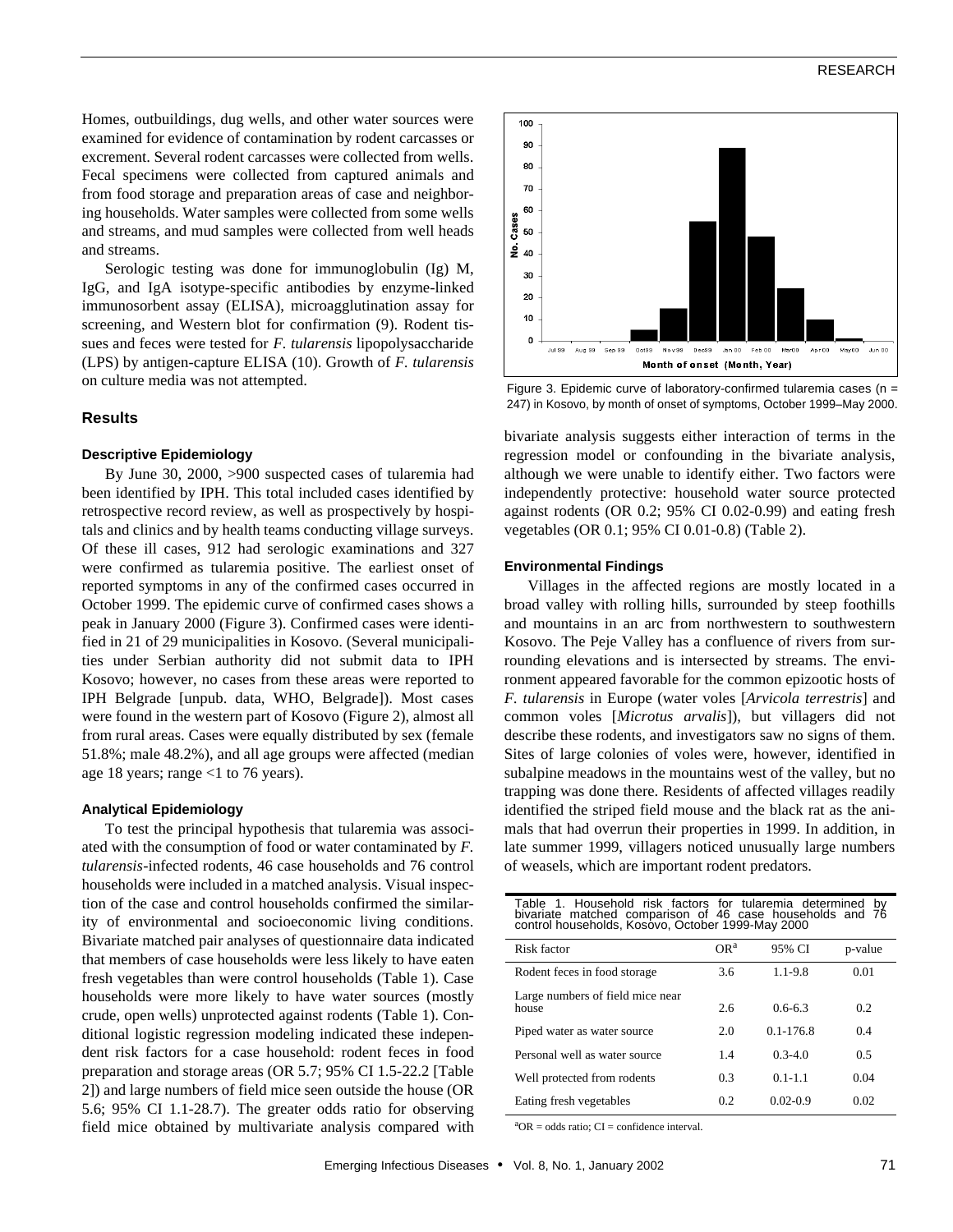## RESEARCH

| Variable                                        | OR <sup>a</sup> | 95% CI        | p value |
|-------------------------------------------------|-----------------|---------------|---------|
| Rodent feces in food storage                    | 5.8             | $1.5 - 22.2$  | 0.01    |
| Large numbers of field mice near<br>house       | 5.7             | $1.1 - 28.7$  | 0.04    |
| Well protected from rodents                     | 0.2             | $0.02 - 0.99$ | 0.04    |
| Eating fresh vegetables                         | 0.1             | $0.01 - 0.80$ | 0.03    |
| $^4$ OR = odds ratio; CI = confidence interval. |                 |               |         |

Table 2. Risk factors for tularemia determined by conditional logistic regression in a matched comparison of 46 case households and 76 control households, Kosovo, October 1999–May 2000

Homes were constructed of cement, stones or bricks, and tile roofs supported by wooden frames; almost all had been severely damaged by fire and explosives and were in various stages of repair. Most were surrounded by yards that included common work areas; small gardens; wells of primitive stone construction with absent or inadequate cement aprons, head cylinders, or protective covers; and outdoor latrines without pits. Rodents had easy access to most wells, where they could find harborage in the rock walls. Livestock and domestic pets were sheltered in crude outbuildings and sometimes on the ground level of residences. Feed corn was stored in cribs with easy rodent access; other animal foodstuffs were typically stored unprotected in open rooms in homes and outbuildings. Fields and gardens were near homes, many were fallow or newly cultivated, and some contained unharvested crops. Household food storage and preparation areas were often poorly protected from rodents and were frequently contaminated by rodent feces.

Sixty-four rodents representing five species were collected: 26 striped field mice (*A. agrarius*); 2 yellow-necked mice (*A. flavicollis*); 2 wood mice (*A. sylvaticus*); 23 house mice (*Mus musculus*); and 11 black rats (*Rattus rattus*). Tissues from these species were tested at the temporary WHO tularemia investigative laboratory in Pristina. *F. tularensis* LPS antigen was detected by antigen-capture ELISA in the liver tissue of *A. agrarius* (Deqan municipality) and in an *A. agrarius* recovered from a well in the village in Gjakova, where the index cases were reported. Of 48 mammalian fecal specimens collected and tested for *F. tularensis* antigen, 5 were antigen positive, 3 from *A. agrarius* and 2 from *R. rattus*.

#### **Discussion**

The clinical picture of fever, pharyngitis, and cervical lymphadenitis, together with serologic confirmation of several hundred cases, indicates that an outbreak of tularemia occurred throughout rural Kosovo during October 1999 to May 2000. The results of the case-control study support the hypothesis that tularemia was foodborne, based on associations of illness with large numbers of rodents in the peridomestic environment, rodent contamination of food storage and preparation areas, and eating some uncooked foods. In addition, epidemiologic and environmental evidence suggested that unprotected and unboiled water contributed to the outbreak. We were not able to explain a possible independent protective value of eating fresh (unprocessed) vegetables, but it may be related to shorter storage and less chance of contamination, a surrogate for better socioeconomic circumstances or less disruption of farming, or an association attributable to chance alone.

This is the first outbreak of tularemia described in Kosovo. The unexpected finding of tularemia immediately after warfare raised questions about the origin of the outbreak and its epidemiologic characteristics. Some authorities expressed concern about possible intentional use of *F. tularensis*, since this pathogen is considered a class A agent for possible bioterrorism use (11). However, initial field investigations quickly provided evidence of a widely occurring natural event, most likely resulting from unusual environmental and sociopolitical circumstances in war-torn Kosovo.

The most recent Kosovo census was done in 1981, when reliable population estimates were not available. Since there were no laboratories in Kosovo equipped to work with tularemia, an emergency laboratory was set up to deal with the outbreak samples. Under these circumstances, we performed a matched case-control study of households supported by limited environmental investigations during April to May 2000.

Results of the case-control study were strongly supported by the environmental investigations. The principal populations affected by the tularemia outbreak were ethnic Albanians with limited economic means, living in rural farming villages. These populations had precipitously fled to neighboring areas in the mass exodus during NATO bombing and Serbian reprisals in spring 1999. When refugees returned weeks to months later, they found a vastly disordered environment. Most homes had been ransacked and destroyed by incendiary devices and explosives, food storage areas had been left unprotected, wells had been damaged and contaminated, crops had been left unharvested, and many fields were fallow. Most striking, the returning refugees noted a population explosion of rodents in fields, gardens, homes, and outbuildings. The increased rodent activity in and around homes was reported to have peaked in fall 1999 and continued to be a problem in homes during the winter months. By the time of our investigation, rodent levels had returned to normal. The investigative teams readily found signs of rodent activity in houses and rodent contamination of wells and food materials.

Some rodent tissues and feces sampled contained *F. tularensis* LPS antigen. Although it was considered important to isolate *F. tularensis* from clinical and environmental samples, facilities were not available for growing the organism in culture in Kosovo, and authorities were concerned with the hazards this could pose to laboratory workers.

A disrupted agricultural environment, deserted homes, and unprotected food stores in Kosovo in spring 1999 likely resulted in a rapid increase in rodent populations favorable for epizootic spread of tularemia in rodents and consequent widespread environmental contamination with *F. tularensis*. Although this organism does not produce spores or multiply outside animal hosts, it can survive for months in cold, moist